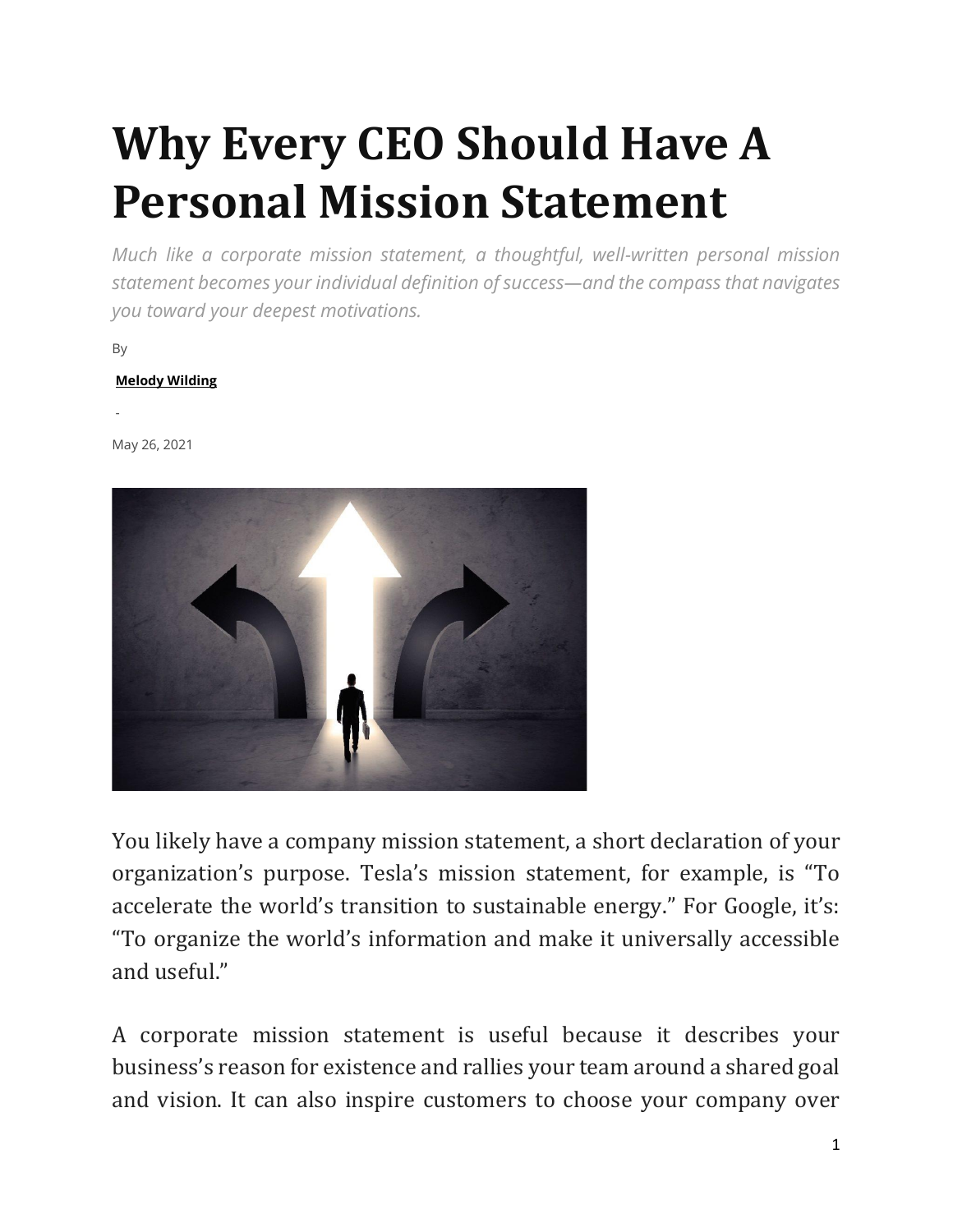competitors. Consider this: U.S. consumers are over [80% more likely](https://www.businessofpurpose.com/statistics) to have a positive image of, trust in, and be loyal to brands that lead with purpose.

While it's clear that mission statements deliver value at the business level, it's also crucial to use them as a tool in your day-to-day leadership. A personal mission statement is much like a corporate mission statement: it's a code of conduct that defines your convictions, what you stand for, and how to lead in a way that embodies your values.

In other words, a thoughtful, well-written personal mission statement becomes your individual definition of success—an expression of your "why." Think of your personal mission statement like a compass that navigates you toward your deepest motivations.

### **Benefits of a Personal Mission Statement**

Your personal mission statement isn't meant to be written once then stowed away in your desk to gather dust. Rather, it's meant to shape your actions as an executive on a daily basis and helps you attract and retain customers and team members who are aligned with your approach to life and business. There are also a number of benefits to writing down your own personal mission statement.

#### **Your personal mission statement helps you maintain a calm presence.**

Let's say you're feeling drained after a prolonged period of addressing urgent business matters and triaging internal conflicts. Revisiting your personal mission statement in this scenario can help you manage your emotions and show up with greater executive presence and command. For example, perhaps you use your personal mission statement "to inspire others through teaching and mentorship" as a check-in to gain perspective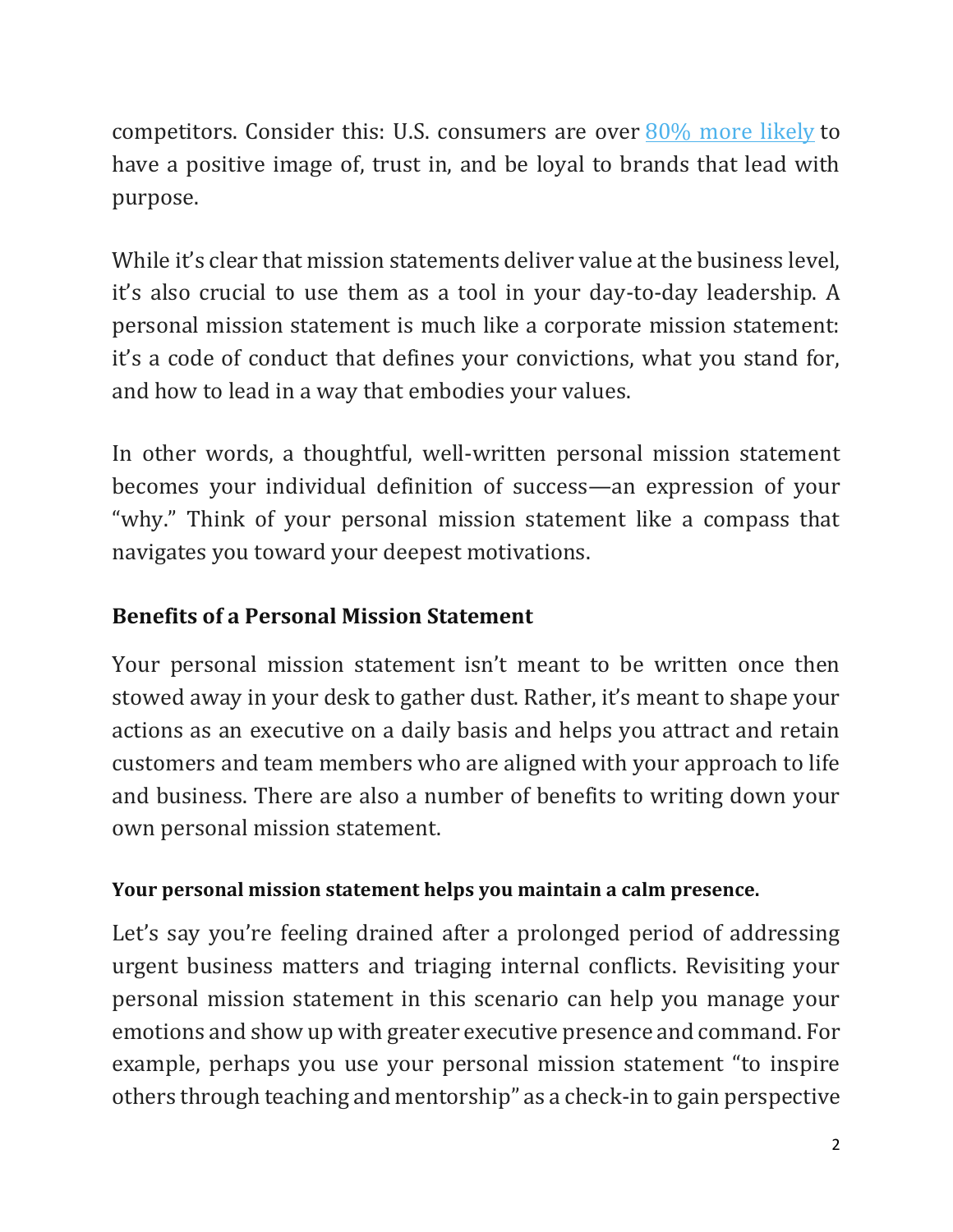and make a conscious choice to provide calm coaching to your team instead of delivering angry, frustration-fueled criticism.

#### **Your personal mission statement improves decision-making.**

Your personal mission statement provides a shortcut to help you take action more quickly and confidently. Continuing the example above, if your personal mission statement is "to serve as a leader and live a balanced life," maybe you lift weights after work to clear your head or decompress by cooking dinner with your family. Touching base with your personal mission statement, particularly in moments of stress or tension, saves valuable mental and emotional energy. It shows you what to say no—or yes—to so that you can focus on what matters most and make more efficient, positive choices.

#### **Your personal mission statement helps you show up authentically.**

Embracing your personal mission statement is practice of self-acceptance and requires that you be okay with fully being seen as a leader. Your mission statement gives you a barometer to assess how well you're meeting your own definition of success—independent of earnings, board approval or external accolades. Plus, while your business may drastically change in five or 10 years, your personal mission statement evolves with you as a leader and can give you stability amid change.

# **How to Create a Personal Mission Statement**

It can be hard to devise a personal mission statement, especially if you've never thought about one before. Here are several exercises that might help inspire you: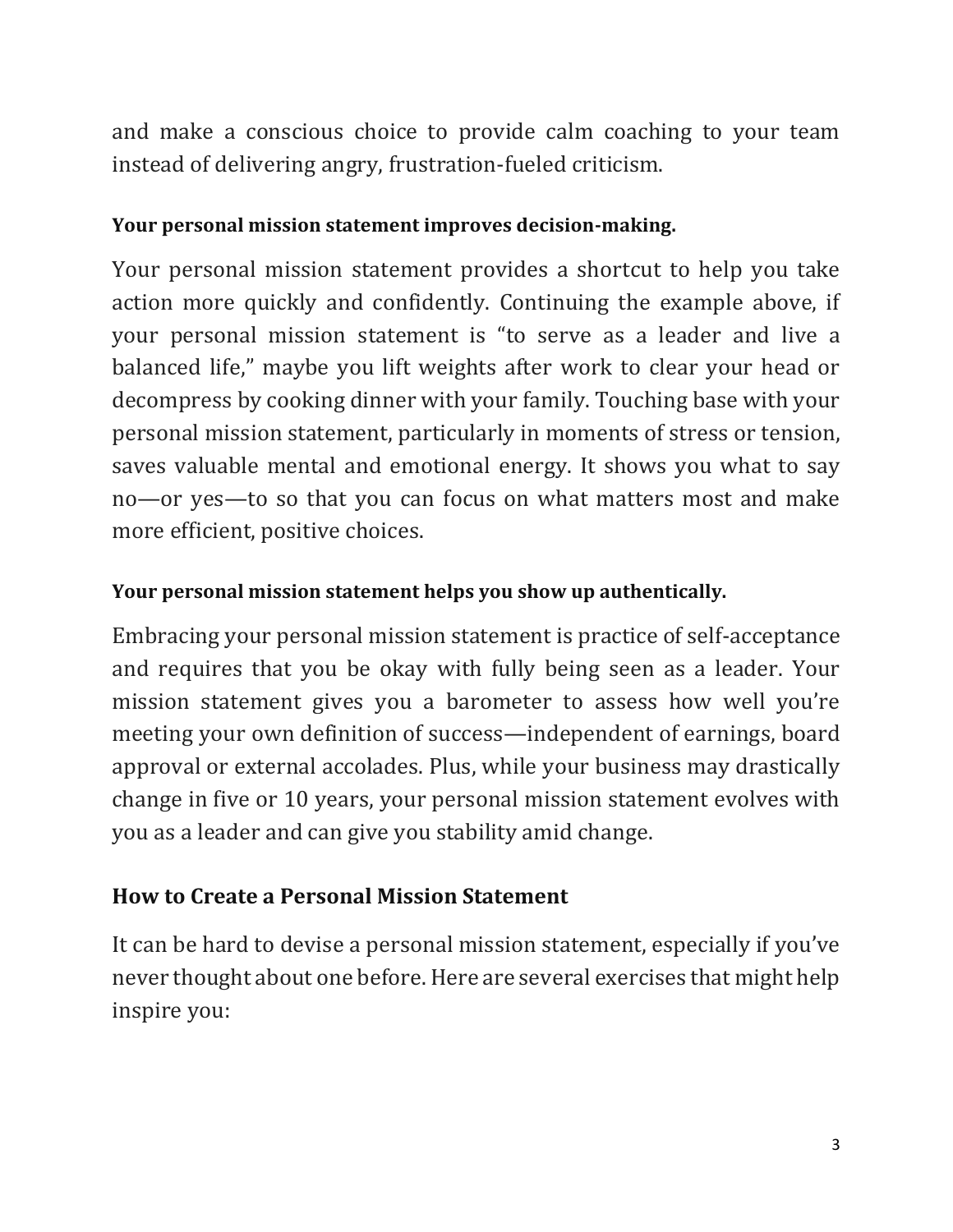# **Look inside yourself**

Examine your core values, or the principles that form the foundation of your personal mission statement. In my book *Trust Yourself: Stop Overthinking and Channel Your Emotions for Success at Work* I share a comprehensive core values assessment you can take, but as a starting point, reflect questions like:

- What gets you out of bed in the morning?
- What activities inspire your best work or feelings of satisfaction?
- What setbacks have you experienced and what have they taught you?

I have my executive coaching clients catalog their peak professional experiences. We then look for themes and patterns that signify what is most important to them.

# **Check your schedule**

Your priorities should be a reflection of your purpose. That means you can often reverse-engineer your personal mission statement by observing how you spend your time. By paying attention to what you dedicate the most attention to—and how much it gives you energy or takes it away you can get a concrete sense of where you make the biggest impact.

# **Talk to Your Team, Peers, or Mentors**

Talking to your team, peers and mentors can be a valuable counterbalance to self-reflection. When devising their personal mission statements, I have my clients conduct an informal 360 evaluation. They send an email to three to seven colleagues soliciting feedback as to their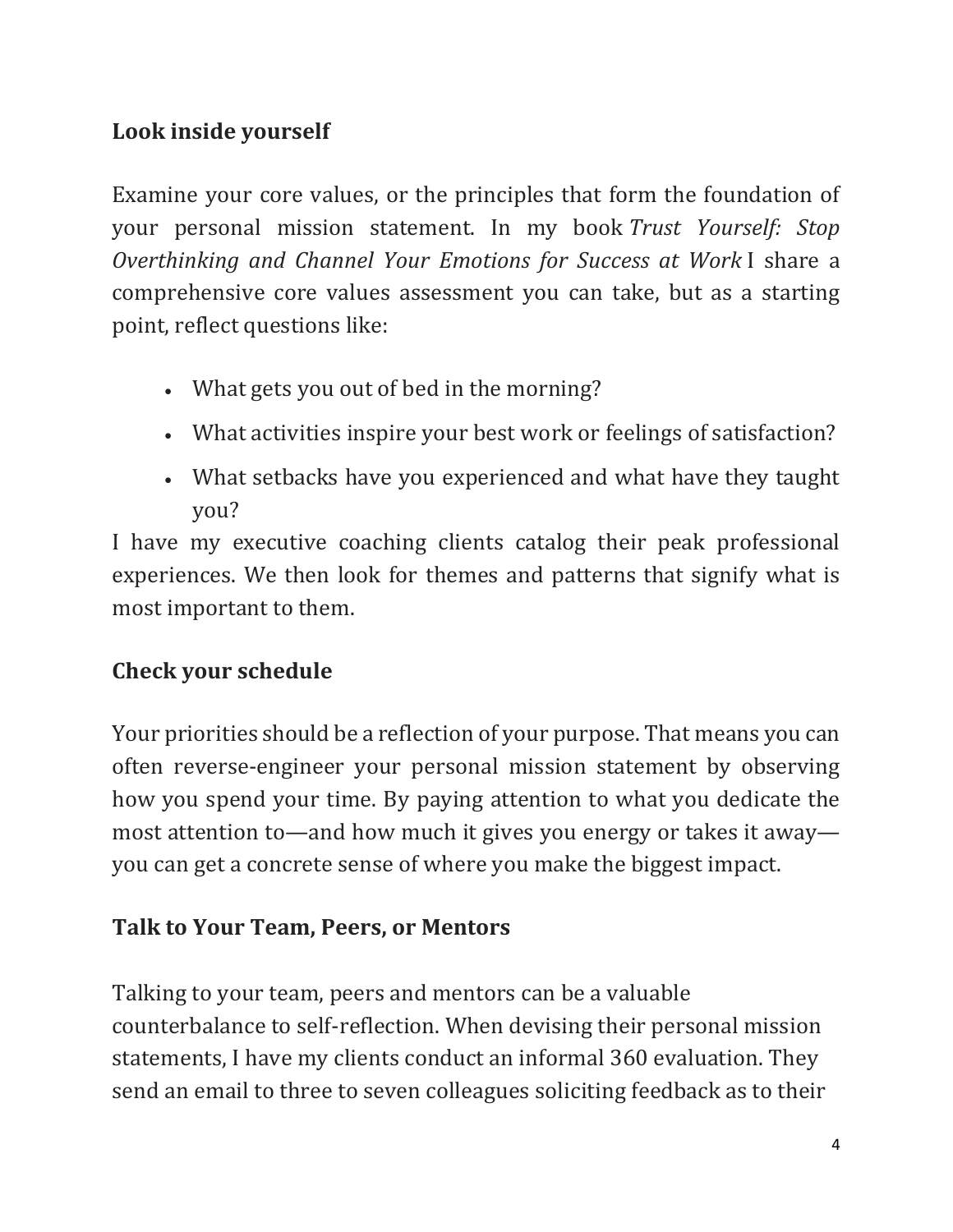top three skills and their number one strength. Seeing how others describe you can be powerful, eye-opening and affirming.

#### **Writing Your Personal Mission Statement**

Now you're ready to design your personal mission statement. Keep it concise—about one to two sentences, or under 50 words—and in presenttense. The more specific, visual and emotional the better.

Here are a few templates to consider:

*To serve in such a way that [contribution you want to make or future you want to see].*

*To [what you want to achieve, do or become] so that [reasons why it is important]. I will do this by [specific behaviors or actions you will use to get there].*

*To live each day with [choose one to three core values] so that [what living by these values will give you]. I will do this by [specific behaviors you will use to live by these values].*

*To bring [impact or result] to [intended audience] through [specific actions].*

*To use [skill or expertise] to enable [intended result] for [specific group] so that [ultimate goal].*

Remember, your mission statement isn't set in stone. Revisit it every month or quarter to make sure it feels fresh and relevant to your individual ambition and your business's goals—and that you're staying